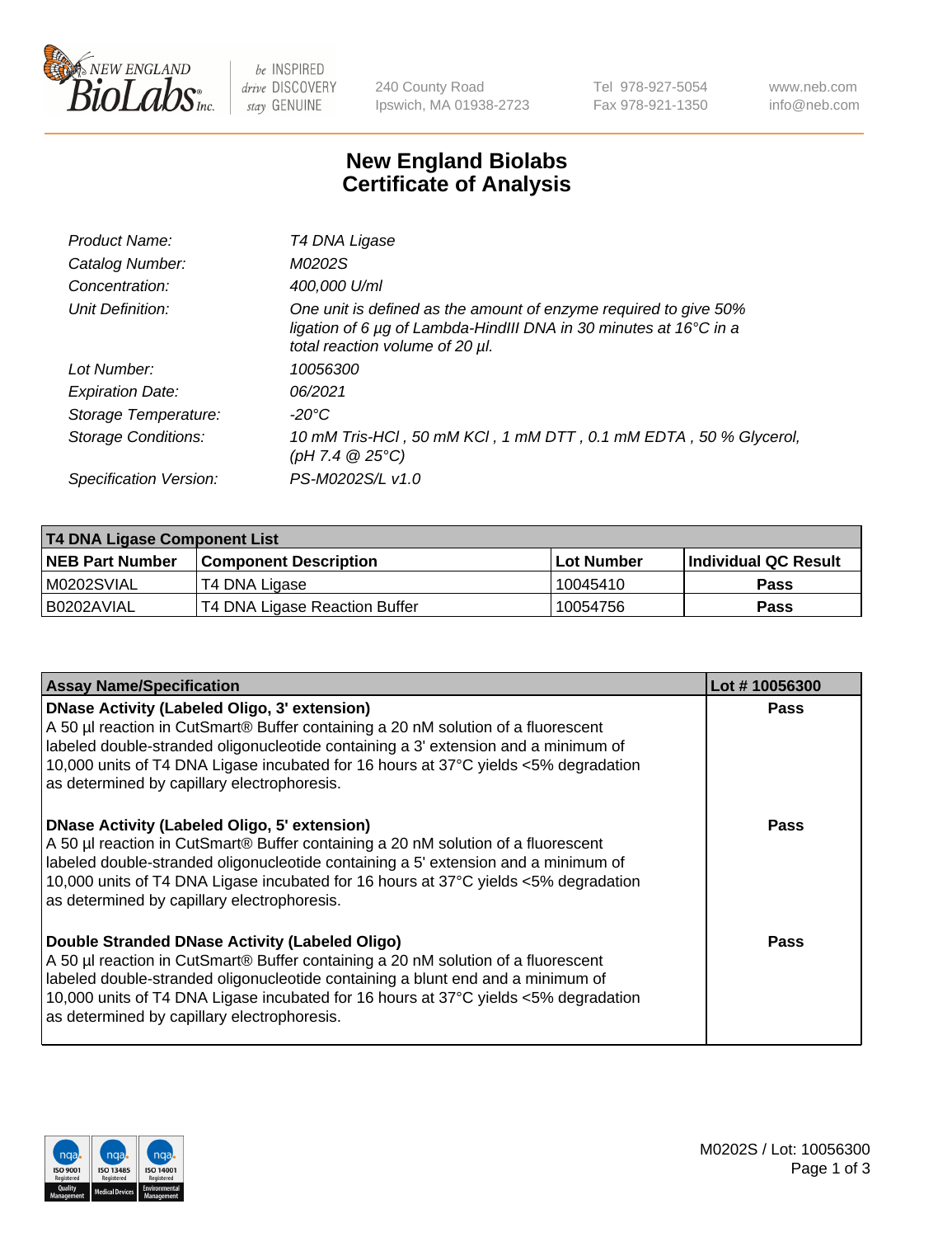

be INSPIRED drive DISCOVERY stay GENUINE

240 County Road Ipswich, MA 01938-2723 Tel 978-927-5054 Fax 978-921-1350

www.neb.com info@neb.com

| <b>Assay Name/Specification</b>                                                                                                                                                                                                                                                                                                                                                                                    | Lot #10056300 |
|--------------------------------------------------------------------------------------------------------------------------------------------------------------------------------------------------------------------------------------------------------------------------------------------------------------------------------------------------------------------------------------------------------------------|---------------|
| <b>Endonuclease Activity (Nicking)</b><br>A 50 µl reaction in NEBuffer 1 containing 1 µg of supercoiled PhiX174 DNA and a<br>minimum of 2000 units of T4 DNA Ligase incubated for 4 hours at 37°C results in <10%<br>conversion to the nicked form as determined by agarose gel electrophoresis.                                                                                                                   | <b>Pass</b>   |
| <b>Exonuclease Activity (Radioactivity Release)</b><br>A 50 µl reaction in NEBuffer 1 containing 1 µg of a mixture of single and<br>double-stranded [3H] E. coli DNA and a minimum of 2000 units of T4 DNA Ligase<br>incubated for 4 hours at 37°C releases <0.1% of the total radioactivity.                                                                                                                      | <b>Pass</b>   |
| <b>Ligation and Recutting (Terminal Integrity, Digested DNA)</b><br>A 20 µl reaction in 1X T4 DNA Ligase Reaction Buffer containing 2 µg of Lambda<br>DNA-HindIII Digest and a minimum of 4000 units of T4 DNA Ligase incubated for 16<br>hours at 37°C results in >95% ligation of the DNA fragments as determined by agarose<br>gel electrophoresis. Of these ligated fragments, >95% can be recut with HindIII. | <b>Pass</b>   |
| <b>Non-Specific DNase Activity (16 Hour)</b><br>A 50 µl reaction in NEBuffer 1 containing 1 µg of CIP-treated Lambda-HindIII DNA and<br>a minimum of 2000 units of T4 DNA Ligase incubated for 16 hours at 37°C results in a<br>DNA pattern free of detectable nuclease degradation as determined by agarose gel<br>electrophoresis.                                                                               | <b>Pass</b>   |
| <b>Protein Concentration (A280)</b><br>The concentration of T4 DNA Ligase is 0.4 mg/ml +/- 10% as determined by UV<br>absorption at 280 nm. Protein concentration is determined by the Pace method using<br>the extinction coefficient of 57,675 and molecular weight of 55,292 daltons for T4<br>DNA Ligase (Pace, C.N. et al. (1995) Protein Sci., 4, 2411-2423).                                                | <b>Pass</b>   |
| <b>Protein Purity Assay (SDS-PAGE)</b><br>T4 DNA Ligase is ≥ 95% pure as determined by SDS-PAGE analysis using Coomassie Blue<br>detection.                                                                                                                                                                                                                                                                        | <b>Pass</b>   |
| qPCR DNA Contamination (E. coli Genomic)<br>A minimum of 2000 units of T4 DNA Ligase is screened for the presence of E. coli<br>genomic DNA using SYBR® Green qPCR with primers specific for the E. coli 16S rRNA<br>locus. Results are quantified using a standard curve generated from purified E. coli<br>genomic DNA. The measured level of E. coli genomic DNA contamination is ≤ 1 E. coli<br>genome.        | Pass          |
| <b>RNase Activity (Extended Digestion)</b><br>A 10 µl reaction in NEBuffer 4 containing 40 ng of a 300 base single-stranded RNA<br>and a minimum of 1 µl of T4 DNA Ligase is incubated at 37°C. After incubation for 16<br>hours, >90% of the substrate RNA remains intact as determined by gel electrophoresis                                                                                                    | <b>Pass</b>   |